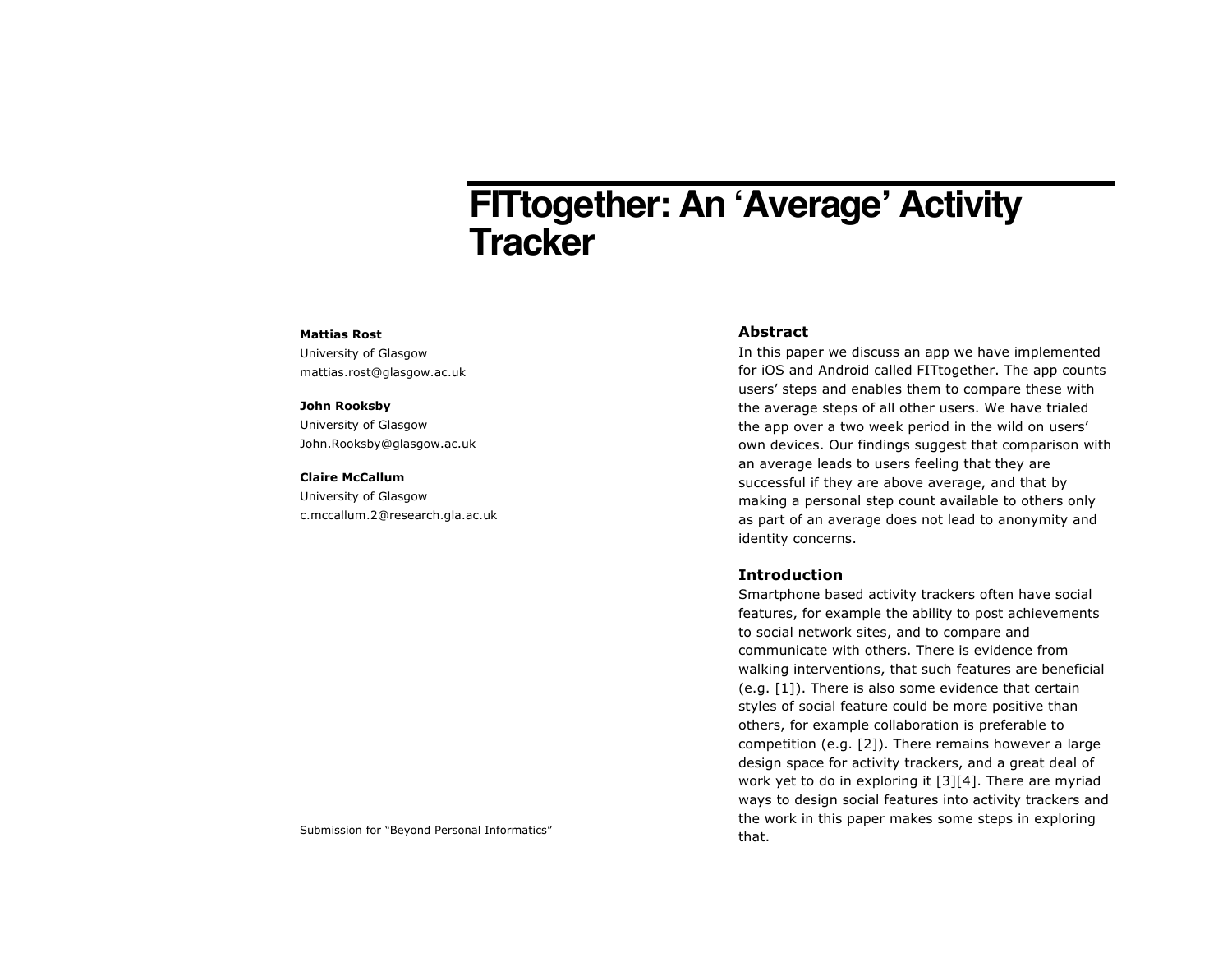## **Interviewee comments about the trial and app**

*"Last week I didn't walk that much, but this week I think I did much better, and its easy to just glance between different types. Last Monday I didn't go very far, I was revising." AM*

*"Well I put it on, like one of my home screens, so occasionally I'd just come and see what had happened" DR*

*"I think that the first time I looked at it I wasn't completely sure, and then I looked back and saw it had the same colour for others, erm, after that it made sense."* KL

*"I think its very, very easy. I understand everything it does." LB*

*"I know that here in Scotland I have to walk a lot, so I was counting on my average being high. … I'm going back to [home] over Christmas and I know I'm not going to walk there." RC*



Figure 1: FITtogether 1) main view, 2) history view, 3) chat view. Navigation is via a swipe gesture (left or right). The second and third screen can be scrolled vertically. The chat view shows our own comments made during testing.

We have been taking a design-led approach to researching how people engage with activity trackers. We have implemented several designs and trialed them in the wild (e.g. [4][5]). A key interest for us has been how and why people engage with activity-trackers. We have been looking for rapid ways to explore the design space, perhaps ones that can be combined with slower, more detailed trials.

## **FITtogether**

In this paper we present a mobile phone based activitytracker called FITtogether, as seen in Figure 1. The design of FITtogether arose in a brainstorming session in October 2014, and was worked-up over a series of sketches and then implementation. Our general aims have been: 1) to rapidly design, build, and trial an app over a short period, 2) to explore the use of indirect comparisons with an average step count rather than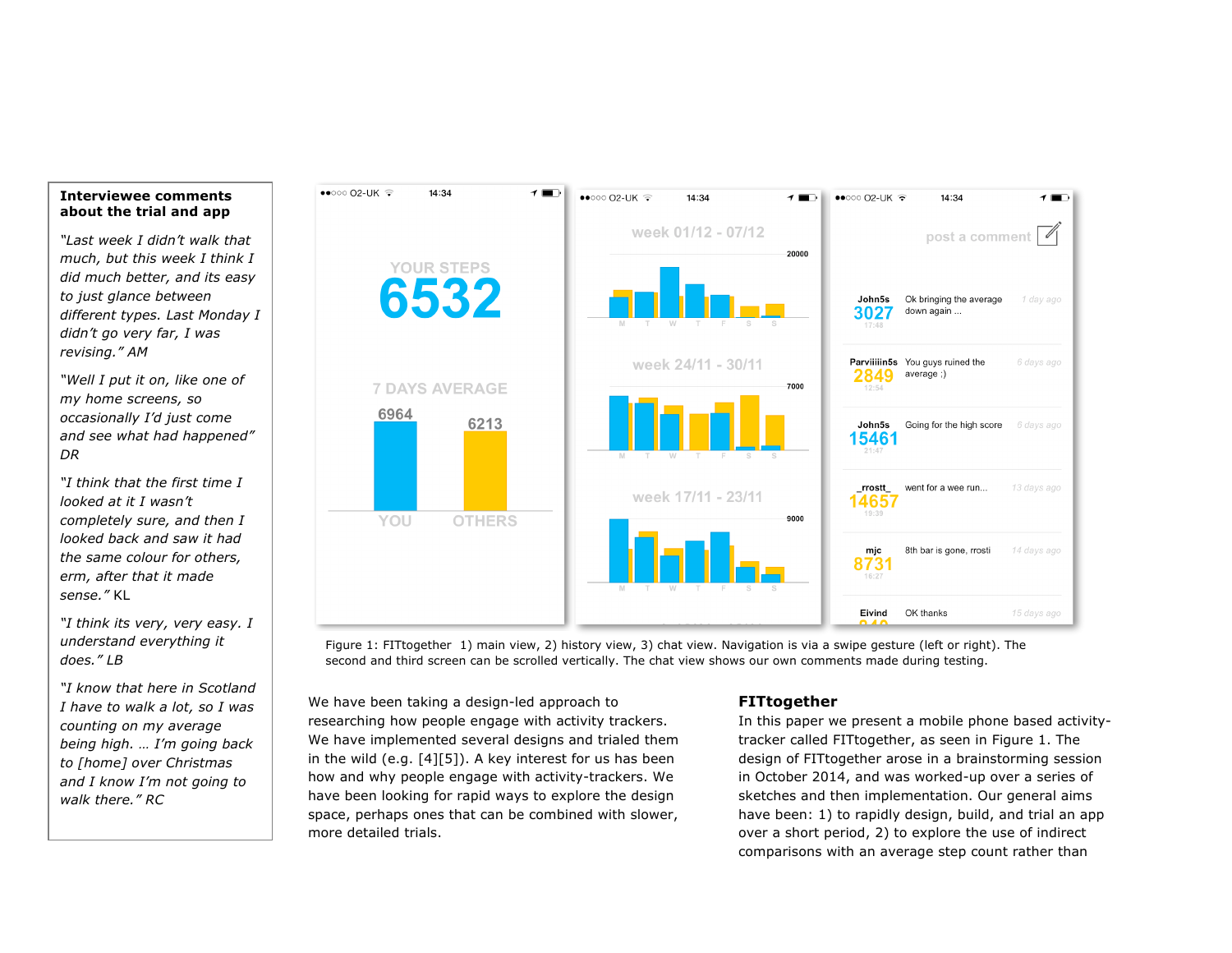

between trial participants. First message at the bottom.

direct comparison with other individuals or with a personal goal.

The app has been implemented for iOS and Android devices. It has the following functionality:

*Step counting*: The app counts the user's total daily steps. The app displays the user's step count for the current day, their history over previous days, and their average step count for the past seven days.

*Comparison with an average*: The app displays the user's seven-day average alongside the seven-day average for all other users of the app. The user's history over previous days is also shown against the average for all other users on each day.

*User communication*: Users can post comments to a timeline visible to all other users of the app. When they post a comment their username is revealed, together with their current daily step count.

*Delayed signup*: The app does not require users to enter a username until they wish to make a comment.

## **User Trial**

In December 2014 we ran a user trial with twelve participants. The participants installed and used the app on their own smartphone, and used it over a period of 14 days. The participants were recruited from an undergraduate Human Computer Interaction class. This was not part of their assessment (we do not teach this class), and each participant was offered ten pounds. Eleven males and one female participated. All were in their late teens or early twenties. Students were recruited for three reasons: they are convenient and



Figure 2: Plot shows user engagement. Each row is a participant. A circle indicates the user opening and using the app.

relatively fast to recruit, they are an existing peer group, and they are likely to own devices we support.

We collected log data from each participant during the trial. This included their daily step counts and comments, as well as data about how they used the app (for example when they opened it, what screens they looked at and for how long, and some information about the state of the device such as its connectivity). A visualization of the log data can be seen in Figure 2 showing when each user interacted with the app. We have interviewed seven of the twelve participants at the time of writing.

## **Findings**

In this paper we will focus on three issues: engagement, comparison, and communication.

#### *Engagement*

One user reported problems with the app and uninstalled it shortly into the trial, but otherwise the trial progressed satisfactorily for our purposes. Engagement levels were mixed, as can be seen in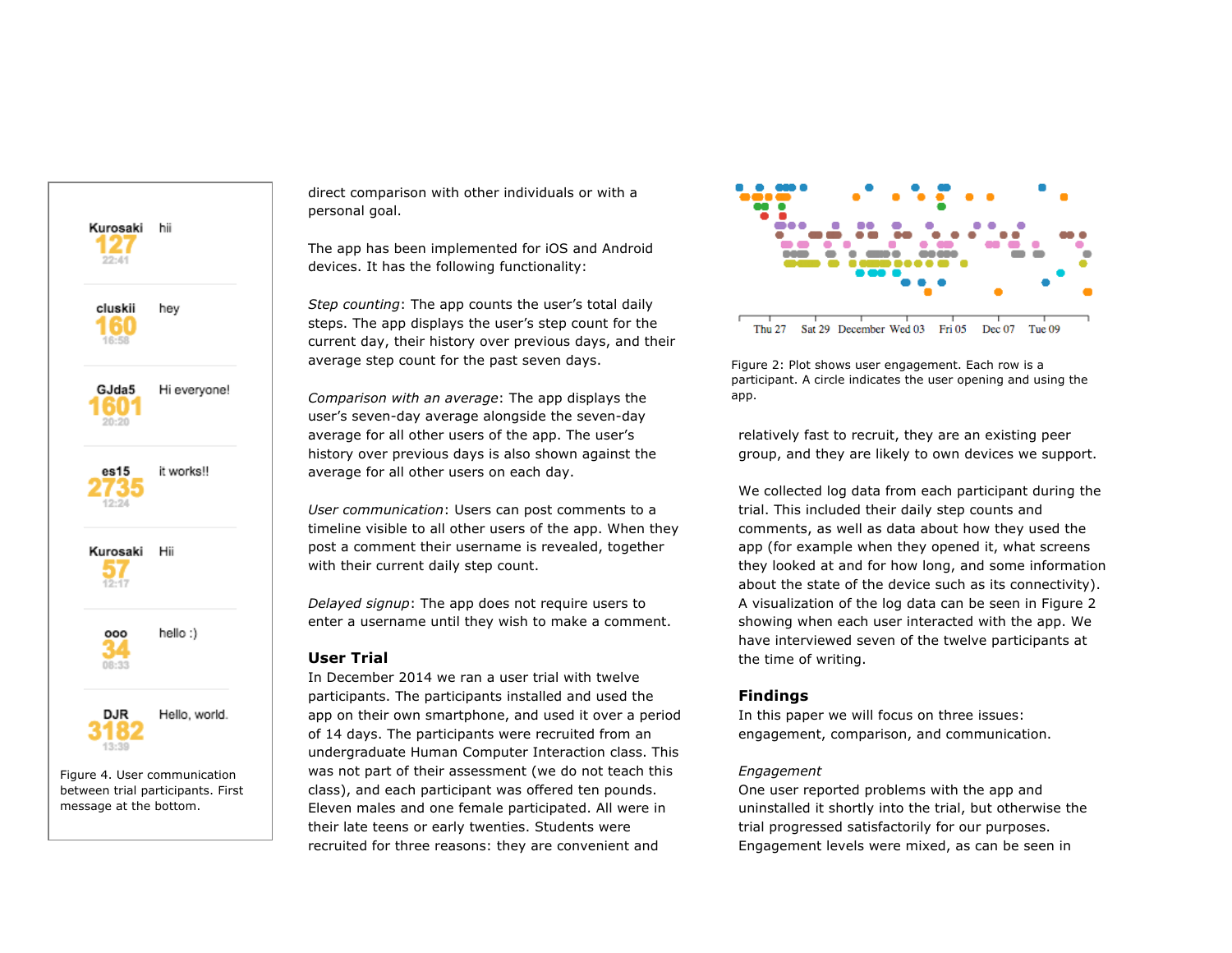## **Interviewee comments relevant to comparison**

*"Yeah it helped me compare myself against other people, against a sort of a trend. So I could see if I was dramatically below other people … so instead of getting the bus in the morning I walked, but I didn't like go out of my way to walk more".* AM

*"It's a bit more interesting than just having your own … interesting to compare it … I'm not really sure." DR*

*"Yeah its just erm, yeah, its interesting, yeah." KL*

"*Well, err, I walk a lot. Although maybe I keep my phone in the pocket in the trousers pocket, and that counts, and the others keep it in their jacket."* LB

"*You don't know if these are sporty people, or if they walk a lot, or err, this number here is not, it doesn't represent much I think."* LB

*"I'm much more active for most days of the week but then on weekends it's a sudden drop." RC*

Figure 2, with some users looking at the app more often then others. Engagement generally tailed off over the period. No users appeared to develop a habit of daily use of the app, but several looked at it regularly and reported being generally interested in the information it gave. One aspect of the trial, that partly explains some of this tailing off, was that the trial period covered the last week of a teaching period and the first week of an exam period. This had an effect on the students' physical activity levels and the time they had for the app.

The students that participated were less cohesive as a peer group than we had expected, orienting to each other as strangers. The participants had been informed that others from the same class would be participating, but other than that they told us in interview that they got little sense of who the other users of the app were. The communication function was used very little, and the usernames the students chose were pseudonyms or initials rather than real names. Only one interviewee said he recognized others from usernames.

The students had a mixed interest in pedometers. One student used Apple Health on his iPhone and another had tried Google Fit, but in general the students that participated did not seem to have a serious interest in pedometers. Several also oriented to their role as being a tester or advisor, giving us comments about how to improve the app rather than opinions on how it suited them as people. The interviews have still been helpful, but we have had to take care over interpreting what we were told.



Figure 3: The averages as seen by the 12 participants.

## *Comparison with an average*

From a technical standpoint, the presentation of a user average functioned appropriately. We took a mean average of all the 'other participants' and displayed this for the user. We were concerned about potential problems with this, including outliers shifting the mean, or other factors causing odd results. But as can be seen in figure 3, after a few days the averages seen by each user converged at relatively similar levels.

All participants reported that this comparison between themselves and an average was easy to understand. One participant said it took him a few days to realize he could swipe to different screens but otherwise the participants seemed able to identify what data was theirs, and what was that for others.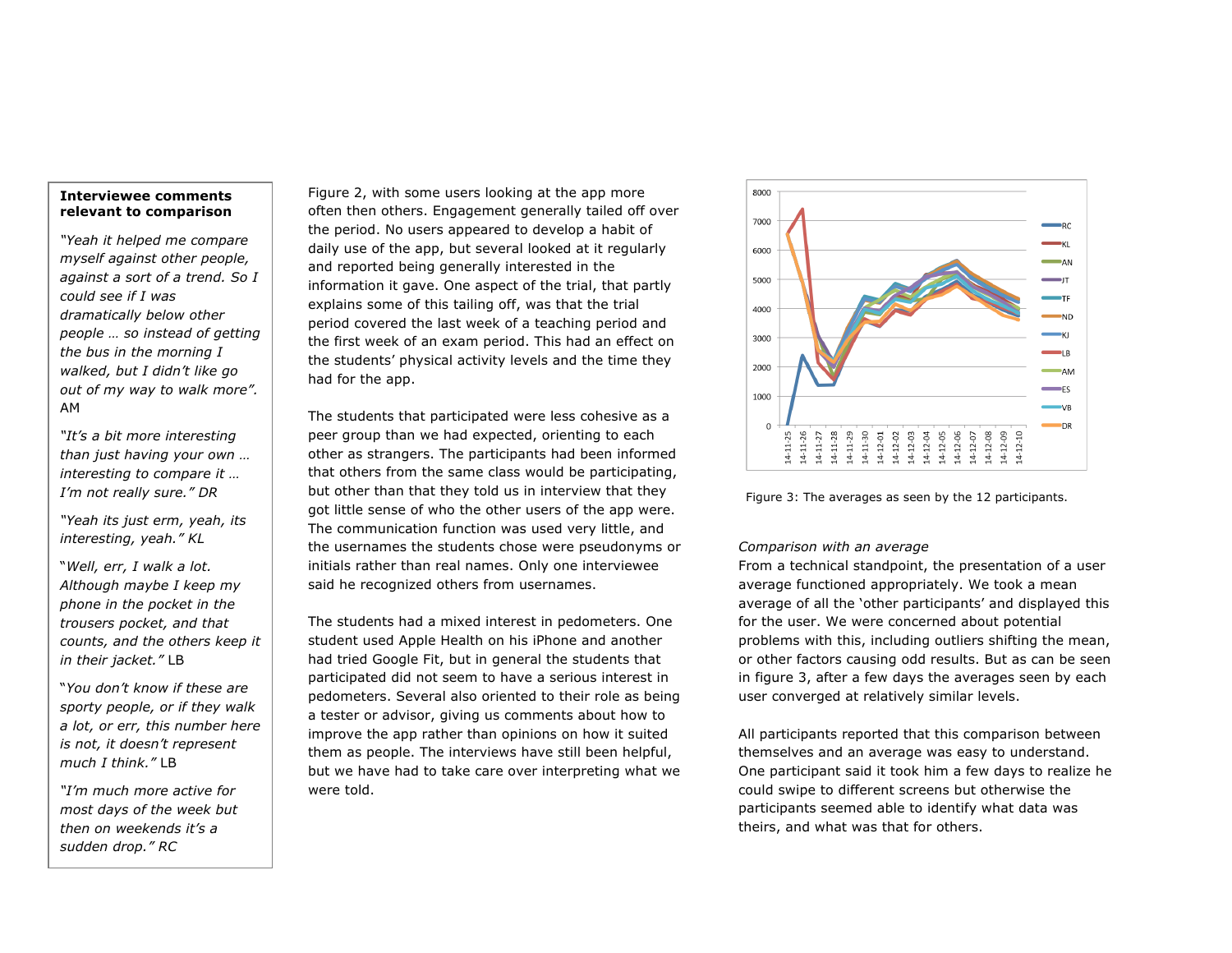## **Interviewee comments relevant to in-app chat**

*"Yeah I wasn't that interested in it … it didn't really have any direction so I didn't know if It was doing anything interesting other than just saying hi, a lot". AM*

*"I'm not really sure what the purpose of that is … I said hello world. … It was empty, there was nothing there."* DR

"*Err, I recognize some of the names, from uni."* KL

*"I didn't have much to write so I said hello. Maybe knowing the other people would make me say more."*  LB

"*If I knew the people I think it would be fun, just a way of interacting. But when it is just random people … sometimes its not*." RC

"*I guess its ok, you can talk with other people, depending on how many other people are using it."* VB

Some of the participants seemed to like being able to compare step counts with an average, but others seemed somewhat baffled or detached. Several interviewees spoke of feelings of competitiveness, which manifested as fear of being below average or satisfaction at being above average. This is interesting as the idea of competition and beating others here is simply to be above average; none of the participants made any consideration of whether they were ranked at all or actually walked more than many others. Some of the participants were surprised about being seen as above average, not considering themselves as active.

The app, as we expected from experience, led to some motivation to walk more, but just insofar as things like choosing to walk rather than take the bus. No one went out of their way or saw a need to change. None of the participants saw their step counts as low or of concern. It is possible because of a generally low average, that this reinforced complacency. However, at least one participant engaged in sporting activity (Judo) where he did not carry his device.

All but one participant said they did not know the others using the app. There was a general sense of anonymity with the app, including a sense that the participants themselves did not feel on show or needing to manage their identity. No one spoke of looking bad or looking good, which is interesting as it shifts the sense of competition from one of being seen to be good to a more personal one of being above average. Specifically no one expressed privacy concerns about sharing their steps or mentioned how their step count affected the average for others. Perhaps the general sense of anonymity went too far. One participant reported that they would like to be able to compare

themselves with 'types' of people. It seemed lost on him that the other users were those in the same class. Perhaps then, the app could do more to typify or reveal information about other users without necessarily having to give direct comparisons.

#### *Communication*

The communication function of the app was barely used during the trial. Just a series of "hello" messages were posted (see Figure 4). Once one person had posted hello, others (in the words of one interviewee) did the "polite" thing by reciprocating the greeting.

Most participants said they did not see the point of the communication feature, although none dismissed this entirely. Several said it would be better if there were friends using it, whereas another thought the issue was that there were just not enough people. Several interviewees said, in various ways that there was nothing going on in the chat. It was as if the participants were waiting for something to happen before they said anything. Some leadership was required, perhaps a question that people could respond to. It is not clear that communication is a necessary part of the app, but if it is included there may need to be some seeding necessary.

## **Discussion**

This app was neither loved nor hated by our users. It is not a clear success or failure. So what can we learn from this trial?

Firstly, the app does appear to diminish users' sense of competition. Participants still reported feelings of competitiveness, but where coming half way is good enough. This is potentially useful, as it means users do